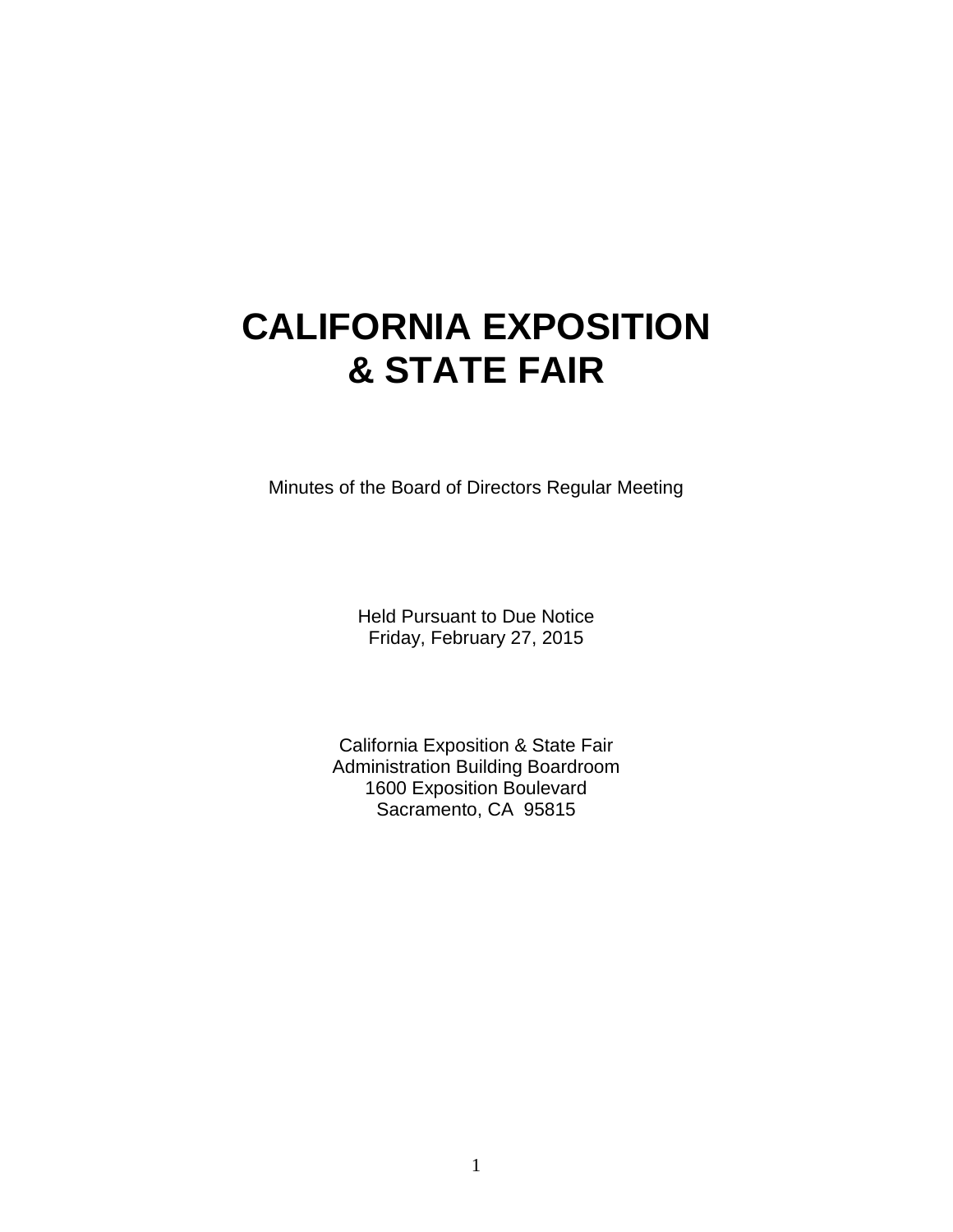#### **Directors Present**

Director David Mallel, Chair Director Rima Barkett Director Sonney Chong Director Corny Gallagher Director Rex Hime Director Hallie Muller Director Mark Nelson Director Willie Pelote

#### **Directors Absent**

Director Patrick O'Brien, Vice Chair

#### **Staff Present**

Rick Pickering, Chief Executive Officer (CEO) Sonya Logman, External Affairs Director Jennifer Castleberry, Marketing Director Carrie Wright, Programs Director Samantha Brown, Financial Officer (FO) Marcia Shell, Assistant General Manager, Operations (AGM) Jay Carlson, Ag Programs Manager Jennifer Koga, Accounting Officer/Supervisor Jan Risso, Rick Manager Heidi Turpen, Contracts Manager Randy Brink, Volunteer & Goodwill Ambassador Maricela Ramirez, Marketing Assistant Coco Wong, Recording Secretary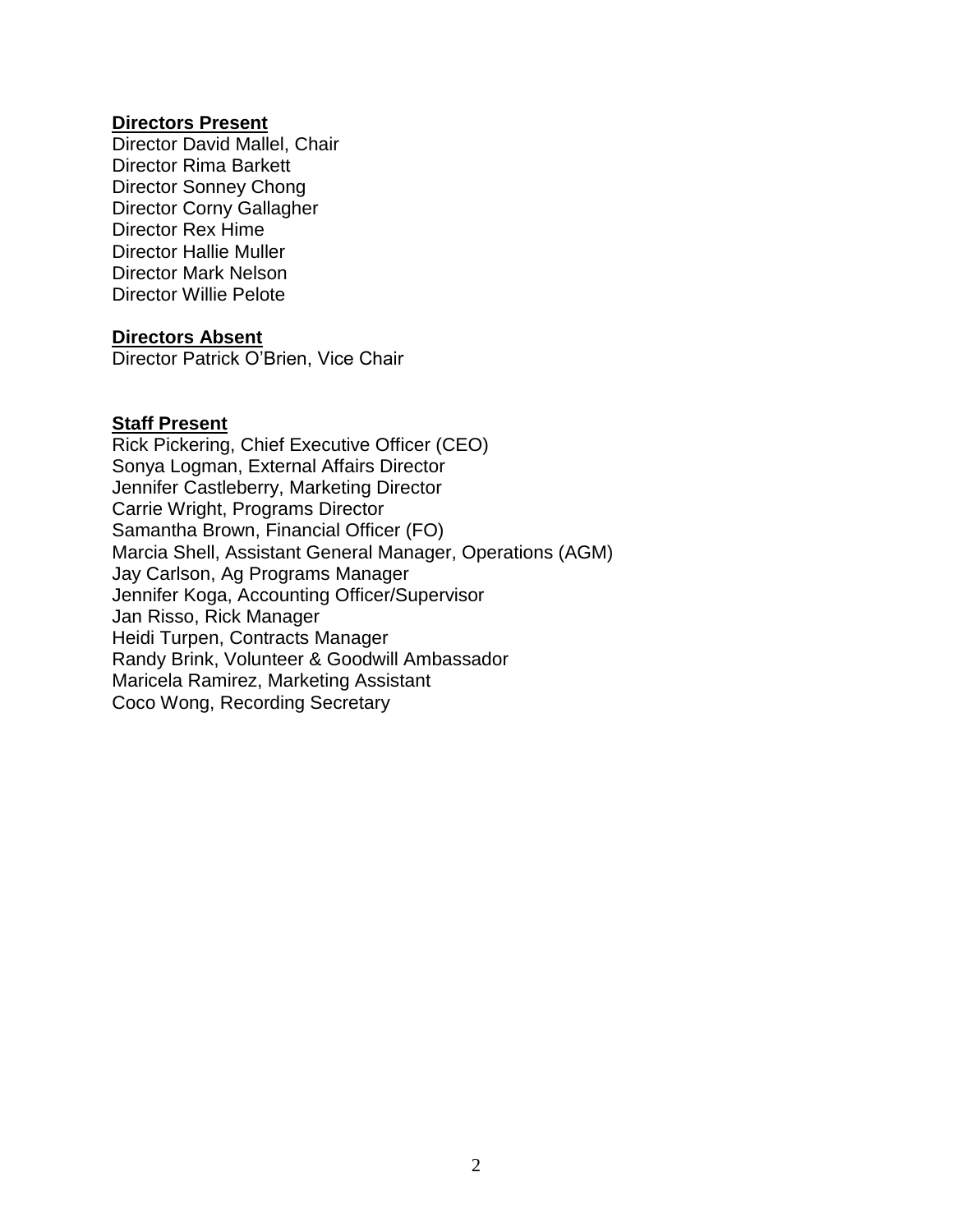# **Others Present**

Mona Foster, Former Cultural Advisory Council Member Eddie Kirby, Representative of Senator Richard Pan Office Harry Moos, Friends of the Fair Amber Williams, Glass Agency

\*May not include all others present in the room or arriving late.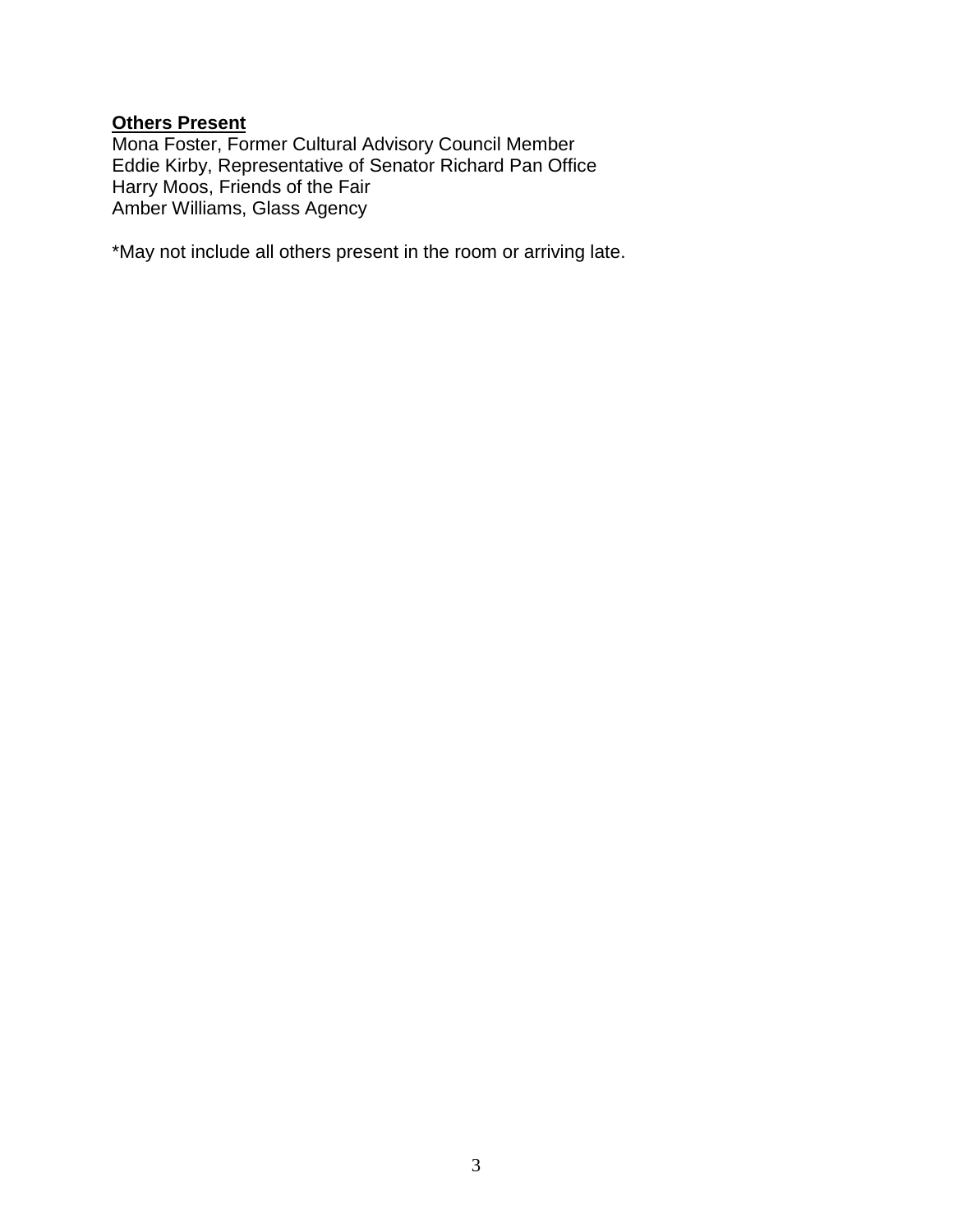## **1. CALL TO ORDER**

The meeting was called to order by Chair Mallel at 1:04 p.m.

Chair Mallel dispensed with reading the Mission Statement, Policy Statement and Public Comment Statement.

## **2. PLEDGE OF ALLEGIANCE**

Chair Mallel lead the Board, Staff and Guests in the Pledge of Allegiance.

## **3. ROLL CALL**

Roll call was taken by CEO Pickering and a full quorum was present. Vice-Chair O'Brien was not present and had asked to be excused.

CEO Pickering announced and congratulated Director Chong, Director Gallagher and Director Nelson have been official reappointed to the California Exposition & State Fair Board of Directors.

#### **Motion:**

It was moved by Director Hime and seconded by Director Gallagher to excuse the absences of Vice Chair O'Brien. **All in favor, motion carried.**

## **4. INTRODUCTION OF GUESTS & STAFF**

Introduction of Guests and Staff were made around the room.

## **5. PRESENTATION**

## **a. Presentation by the Board to Outgoing Chair, Director Sonney Chong**

Chair Mallal presented Outgoing Chair Sonney Chong with a Gavel Set and Director's Chair on behalf of the Board.

Director Chong thanked the Board and Staff for the recognition. He looks forward to continuing working with the Board.

## **b. Presentation by the Board to Mona Foster as Outgoing Member of the Cultural Advisory Council**

Chair Mallal presented Mona Foster with a Golden Bear Award as Outgoing Member of the Cultural Advisory Council.

Director Chong thanked Mona Foster's service and contribution.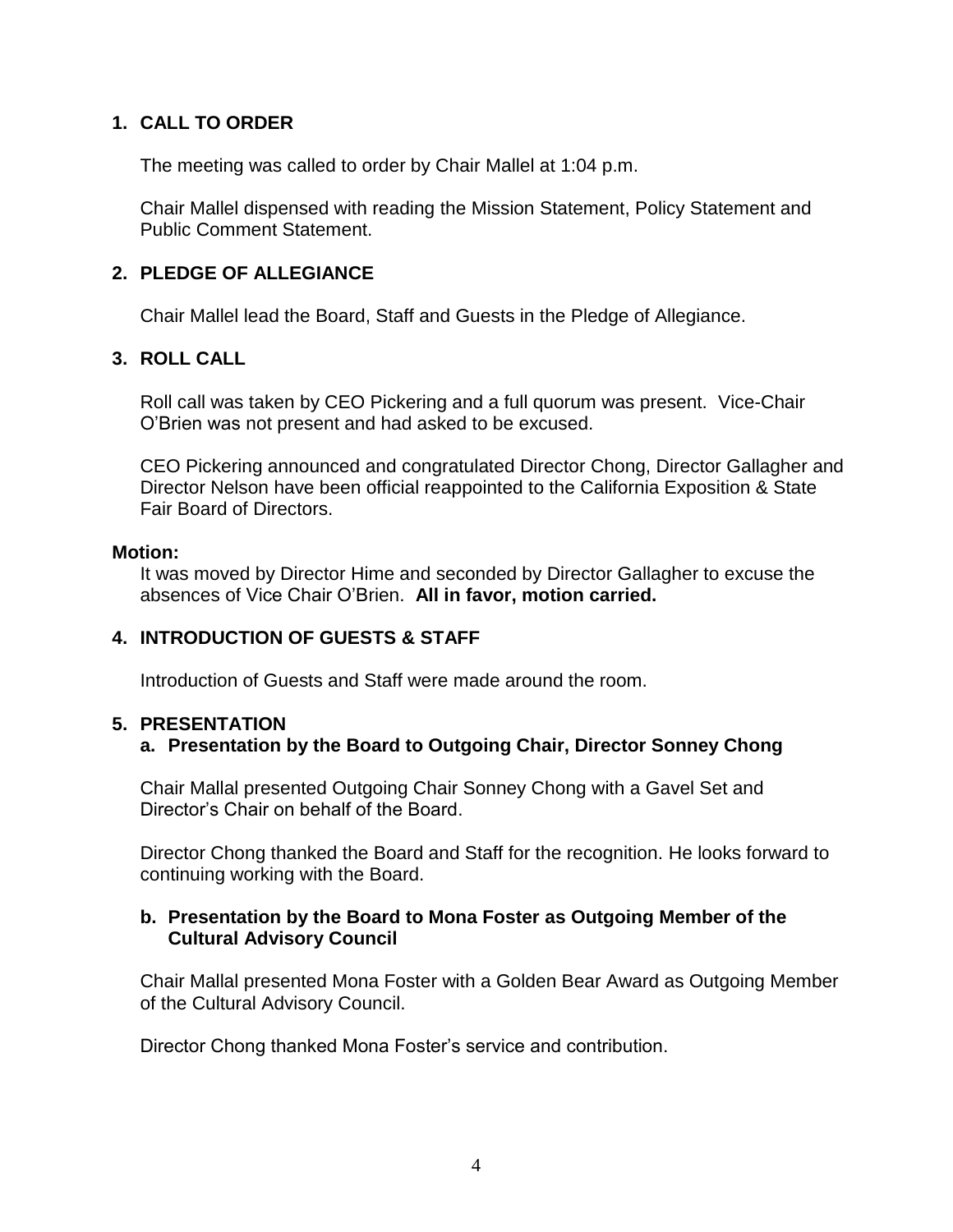Mona Foster thanked the Board and Staff for the recognition. She will continue to support the community and Cal Expo.

# **6. MINUTES OF MEETINGS**

- a. Accept Board Committees & Meeting Minutes of December 12, 2014, as presented
- b. Accept Cultural Advisory Council Meeting Minutes of December 4, 2014, as presented
- c. Accept Cultural Advisory Council Meeting Minutes of September 18, 2014, as presented
- d. Accept Agricultural Advisory Council Meeting Minutes of December 2, 2014, as presented
- e. Accept Agricultural Advisory Council Meeting Minutes of September 18, 2014, as presented
- f. Accept Agricultural Advisory Council Meeting Minutes of April 24, 2014, as presented

## **Motion:**

It was moved by Director Hime and seconded by Director Chong to accept the meeting minutes 6a through 6f. **All in favor, motion carried unanimously.**

# **7. COMMITTEES AND STAFF REPORTS**

# **a. Annual State Fair Committee Report-Director Chong**

Director Chong noted and reviewed the Staff Report included in the Board packet.

Program Director Wright reported and highlighted the feature programs for the 2015 State Fair. We have received the grants fund for the Olive Oil Competition and a  $2^{nd}$ year for the Specialty Crop Block Grant. Additionally, Beach Buddy Adventure received National Conservation Corps Award in Washington D.C.

Marketing Director Castleberry reported that Staff has been working on updating the Cal Expo year-round and State Fair logo to represent and showcase the best of California. The blue ribbon theme will continue in 2015. The Marketing Team is developing a State Fair Mobile App called Infusion Soft to integrate technology into a user-friendly communication tool. Marketing Team has been working closely with the Program Team to provide outreach materials to increase the overall number of entries for competitions.

General discussion was held regarding the letterhead, State Fair and the Year-Round Logo.

Chair Mallel commented that the Board should review and provide feedback for the final Cal Expo logo before finalizing the decision.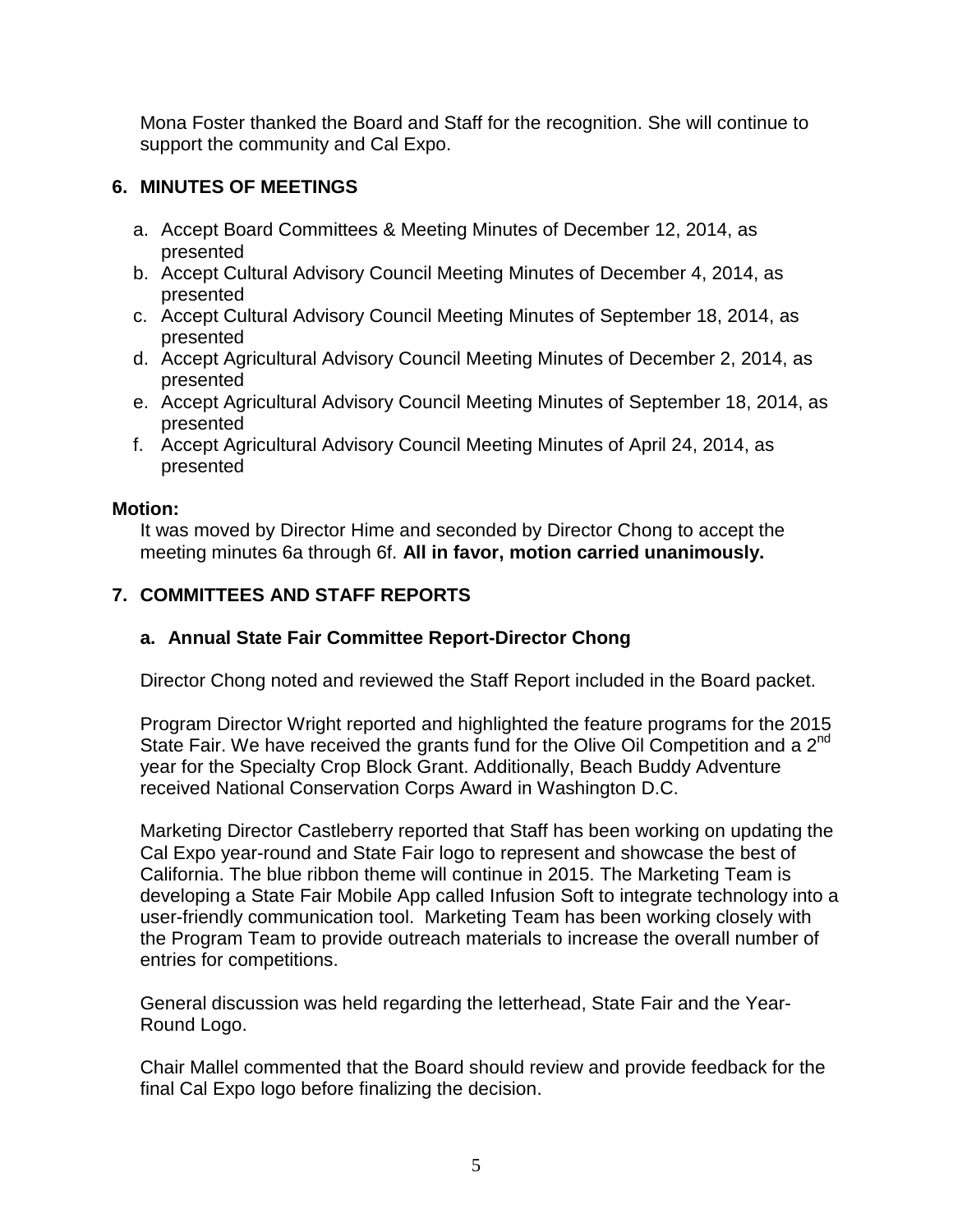Director Barkett and Chair Mallel commented that they would like see options for the Board to review for future reference.

Marketing Director Castleberry responded the Staff has reviewed more than 100 different brandings before they finalized the logo.

AGM Shell reported that Staff is still processing the Commercial and concessions' applications.

External Affairs Director Logman thanked AGM Shell and her team's work for updating the vendor handbook on prohibiting state agencies from selling or displaying item bearing the Confederate flag which officially took effect on January 1. Staff continues to reach out to Legislative staff to focus on Agriculture, Education, and Technology and to promote State Fair Special Day.

Chair Mallel requested the Staff to send a calendar of special events to the Board in advance for the planning process.

CEO Rick Pickering updated the ticket pricing and Non-Profit Ticket sales for the 2015 State Fair. Staff is working on the special promotional day to advertise different ticket pricing. The Sac Republic soccer team will play on the first day of the Fair for the Home game match. We also have confirmed two international rugby matches that will take place during the Fair.

## **b. Exposition Facilities & Operations Committee Report- Director Ochoa**

AGM Shell reviewed her staff reports included in the Board packet.

A photo slideshow presentation of events held at Cal Expo was shown by AGM Shell and External Affairs Director Logman to the Board by Staff.

## **c. Finance Committee Report- Director Gallagher**

Chair Gallagher reviewed the 2014 Finance Report included in the Board packet.

Chair Gallagher complimented the Staff, FO Brown and her team for preparing the finance report.

FO Brown presented the Yearly Contracts summary and will provide a full list to the Board at the April meeting. Finance Team will meet with Audits on March 16 to discuss the finance statement for the Fair procedure.

## **Motion:**

It was moved by Director Hime and seconded by Director Pelete to approve the Financial Reports. **All in favor, motion carried unanimously.**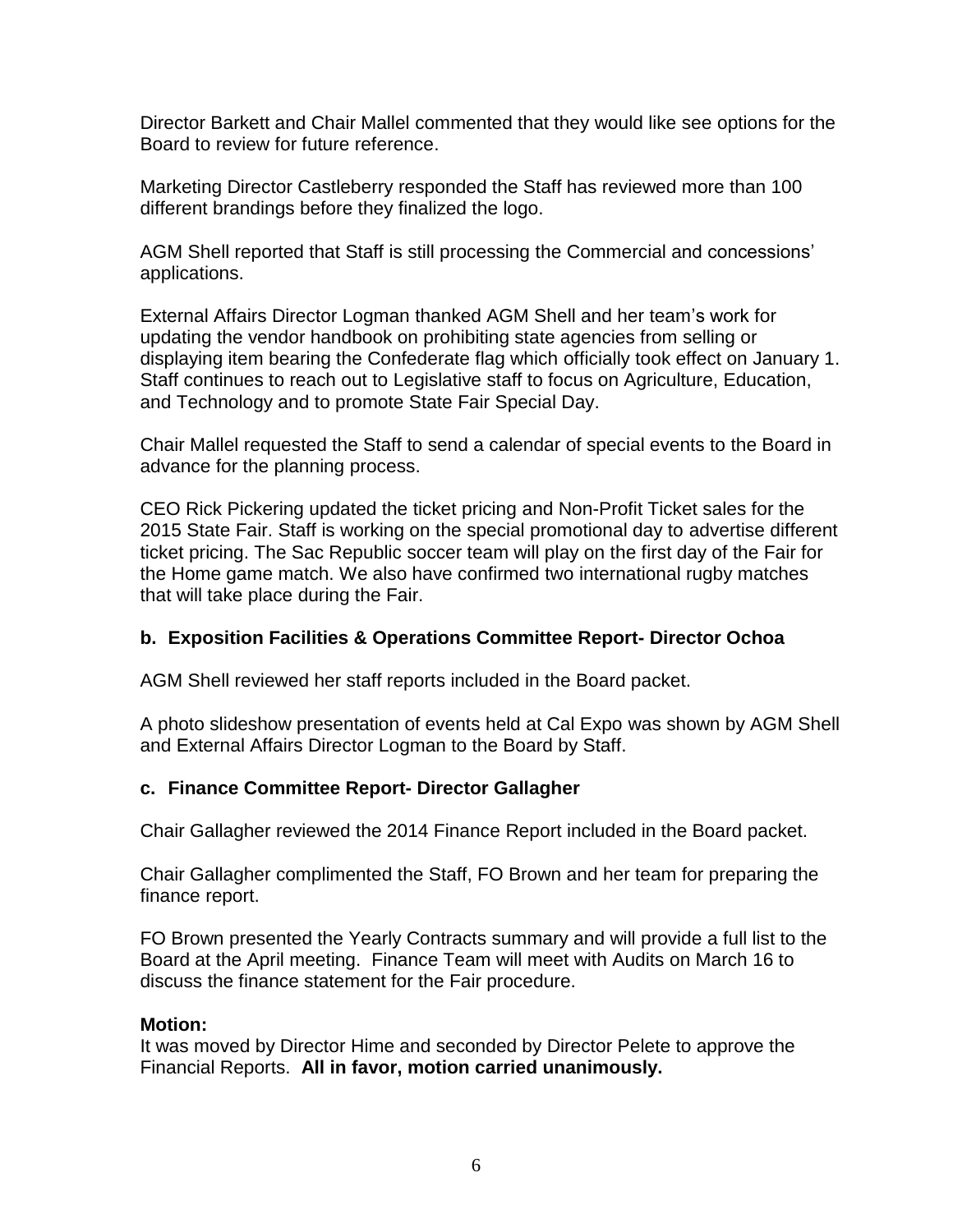## **d. Horse Racing Committee Staff Report**

Chair Mallel reviewed the Horse Racing Committee Staff Report included in the Board Packet which was held in the January meeting.

CEO Pickering noted and summarized the background of Watch & Wager LLC's agreement which was discussed in January Horse Racing Committee Meeting. Watch & Wager proposed the rent reduction in exchange of installing a new removable Inside Racing Rail. Additionally, they offered to sponsor the State Fair Thoroughbred Race Meet.

## **Motion:**

It was moved by Director Nelson and seconded by Director Pelote to approve of adjustments to Watch & Wager LLC's Agreement #12-0297 for Operations of Harness Racing. 7-1

## **e. Innovation, Education, Agriculture, Food & Technology Staff Report**

CEO Pickering noted that the Committee will review and refine the Committee Name for the next Committee Meeting.

## **f. Long Range Planning Committee Report- Director Hime**

Director Hime reviewed the draft timeline for the RFQ included in the Board Packet.

Director Hime reported that staff will continually work with DGS Attorney's office to finalize the RFQ draft.

## **8. FINANCIAL REPORTS**

- a. Profit & Loss Statement for December 2014
- b. Balance Sheet for 2014
- c. Cash Flow Statement
- d. 2014 Cash Flow Chart
- e. Revenue by Business Unit
- f. Loans in Progress
- g. Accounts Receivables Report
- h. Contracts/Purchases Requiring Board Approval
- i. Contracts/Purchases Requiring Board Notification

These items were discussed during the Committee and Staff Reports earlier in the meeting.

## **9. CORRESPONDENCE**

No items for consideration.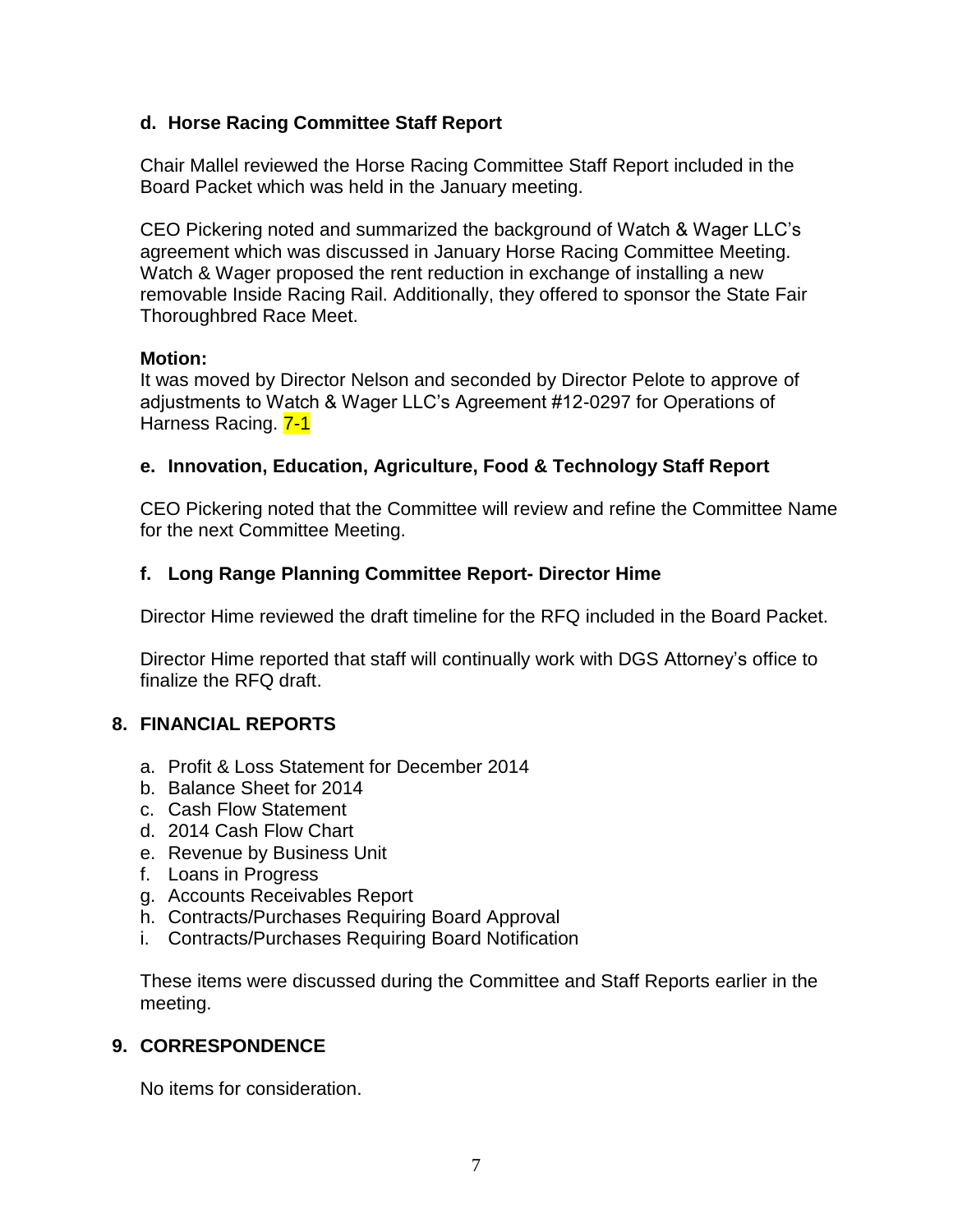## **10. UNFINISHED BUSINESS**

## **a. Update and Status of the Draft Request of Qualifications**

This item was discussed during the Long Range Committee Meeting.

## **11. NEW BUSINESS**

- a. Approval of Adjustments to Watch & Wager LLC's Agreement #12-0297 for Operations of Harness Racing
- b. Review and possible Approval Board Liaison's Recommendations of New Member Appointments to the 2015 Cultural Advisory Council
- c. Review for Approval Agricultural Advisory Council's Recommendation of the 2015 Agriculturalist of the Year Recipient
- d. Review for Approval Agricultural Advisory Council's Recommendation of the 2015 Vineyard of the Year Award Recipient
- e. Review for Approval Agricultural Advisory Council's Recommendation of Wine Lifetime Achievement Award Recipient
- f. Review for Approval Agricultural Advisory Council's Support of Staff's Recommendation of the 2015 Agricultural Progress Award Recipient
- g. Review for Approval Staff's Recommendation of the 2015 Golden Bear Award Recipient

These items were considered during the Committee and Staff Reports earlier in the meeting.

## **Motion:**

It was moved by Director Hime and seconded by Director O'Brien to approve the 2015 Award Recipients and memberships 11b through 11g. **All in favor, motion carried unanimously.**

## **12. MATTERS OF INFORMATION**

## **a. Public Comments**

There were none.

## **b. Manager Comments**

CEO Pickering distributed the draft of the Annual Strategic Planning Workshop Minutes for the Board to review.

Mr. Pickering reported that Sac Republic had a successful first Home match in February. He complimented the Board and Staff for continuing to support and showcase the best of Cal Expo.